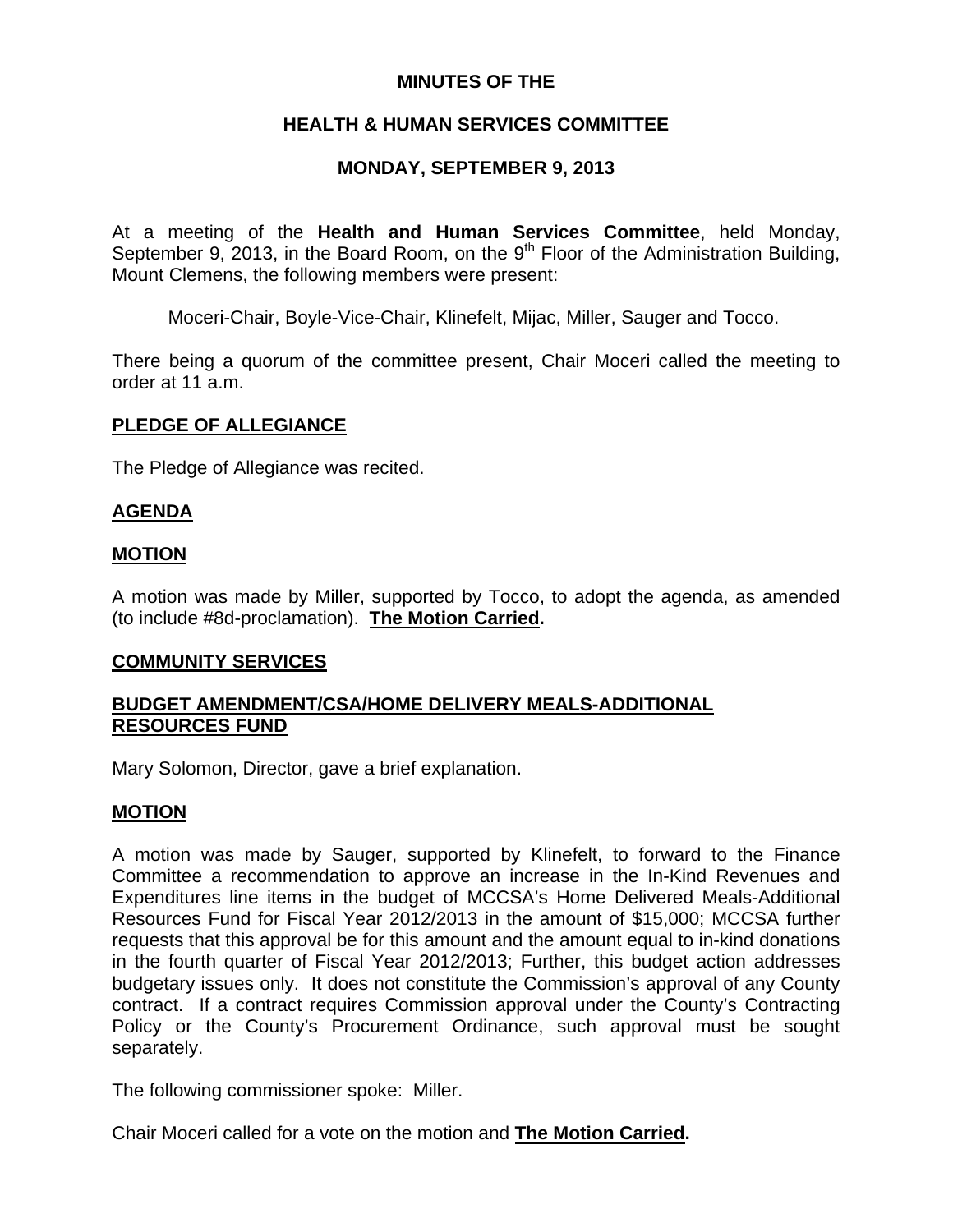# **CONTRACT WITH LOCAL EDUCATION AGENCY (LEA)-FITZGERALD PUBLIC SCHOOLS/CSA/HEAD START FOOD SERVICE**

Mary Solomon stated that this contract, as well as the next agenda item, is similar to the food service contracts that were approved last month for the Head Start Program.

## **MOTION**

A motion was made by Klinefelt, supported by Sauger, to forward to the Finance Committee a recommendation to approve the MCCSA Head Start Food Service contract with Local Education Agency (LEA), Fitzgerald Public Schools, in the amount of \$37,279.

The following commissioner spoke: Miller.

Chair Moceri called for a vote on the motion and **The Motion Carried.**

# **CONTRACT WITH LOCAL EDUCATION AGAENCY (LEA)-FRASER PUBLIC SCHOOLS/CSA/HEAD START FOOD SERVICE**

### **MOTION**

A motion was made by Tocco, supported by Miller, to forward to the Finance Committee a recommendation to approve the MCCSA Head Start Food Service contract with Local Education Agency (LEA), Fraser Public Schools, in the amount of \$53,808.21. **The Motion Carried.** 

## **HEALTH**

## **BUDGET AMENDMENT/HEALTH/FISCAL GRANT FUND-TRANSFER OF EXPENSES**

Gary White, Deputy Health Officer, and Patrick DeTine, Manager of Financial Services, provided an overview and outlined the programs that are associated with this transfer.

The following commissioner spoke: Moceri.

#### **MOTION**

A motion was made by Tocco, supported by Sauger, to forward to the Finance Committee a recommendation to approve an amendment to the Health Department 2012/13 Fiscal Grant Fund by decreasing expenses in the Personnel category in the total amount of \$259,906 and increasing expenses in the Supplies and Services category in the amount of \$91,252 and in the Internal Services category in the amount of \$163,282; the remaining amount of \$5,373 is accounted for with minor expense increases in other categories; this transfer of expenses affects 5 state-funded programs and no County dollars are involved; Further, this budget action addresses budgetary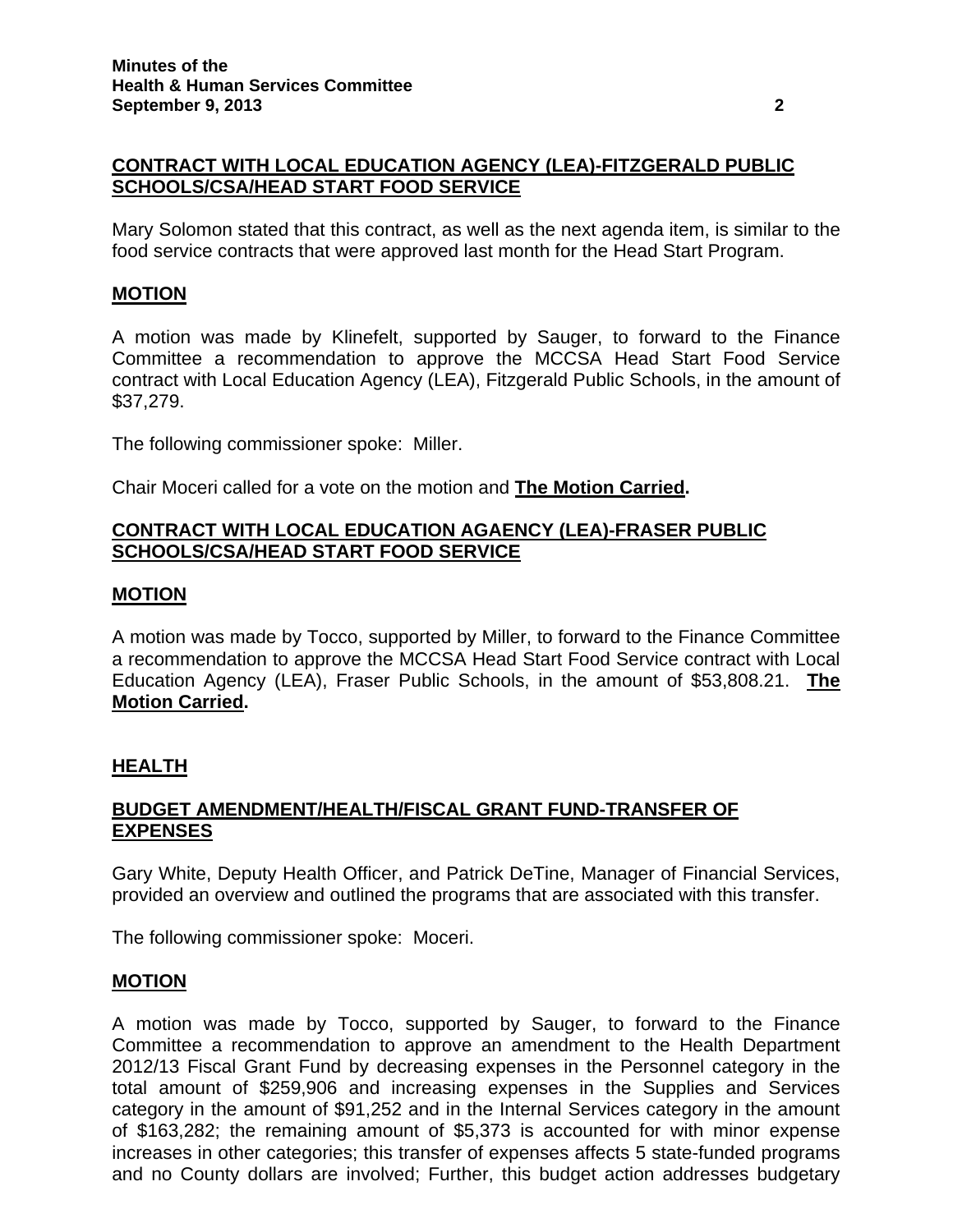issues only. It does not constitute the Commission's approval of any County contract. If a contract requires Commission approval under the County's Contracting Policy or the County's Procurement Ordinance, such approval must be sought separately.

The following commissioners spoke: Klinefelt, Miller and Moceri.

Chair Moceri called for a vote on the motion and **The Motion Carried.**

### **BUDGET AMENDMENT/HEALTH/GRANT AGREEMENT-PETSMART CHARITIES**

#### **MOTION**

A motion was made by Miller, supported by Sauger, to forward to the Finance Committee a recommendation to authorize the Health Department/Animal Shelter to accept a \$100,000 grant from PetSmart Charities, Inc., to pay expenses for spay and neuter sterilization surgeries on 2,200 owned and free-roaming cats that reside in Mount Clemens and northeast Clinton Township; Further, this budget action addresses budgetary issues only. It does not constitute the Commission's approval of any County contract. If a contract requires Commission approval under the County's Contracting Policy or the County's Procurement Ordinance, such approval must be sought separately.

Gary White provided a brief overview.

The following commissioners spoke: Moceri and Miller.

Chair Moceri called for a vote on the motion and **The Motion Carried.**

## **CONTRACT AMENDMENT/HEALTH/MICHIGAN DEPARTMENT OF ENVIRONMENTAL QUALITY (MDEQ)/BEACH WATER TESTING**

Gary White gave a brief explanation.

#### **MOTION**

A motion was made by Klinefelt, supported by Boyle, to forward to the Finance Committee a recommendation to approve an amendment to the agreement that was approved on May 9, 2011, extended on August 15, 2012 (Amendment #1) and January 15, 2013 (Amendment #2); Amendment #3 will extend the agreement through October 31, 2013 and move existing monies within the grant to allow for the beach water testing for the summer of 2013.

The following commissioners spoke: Moceri, Miller and Boyle.

Chair Moceri called for a vote on the motion and **The Motion Carried.**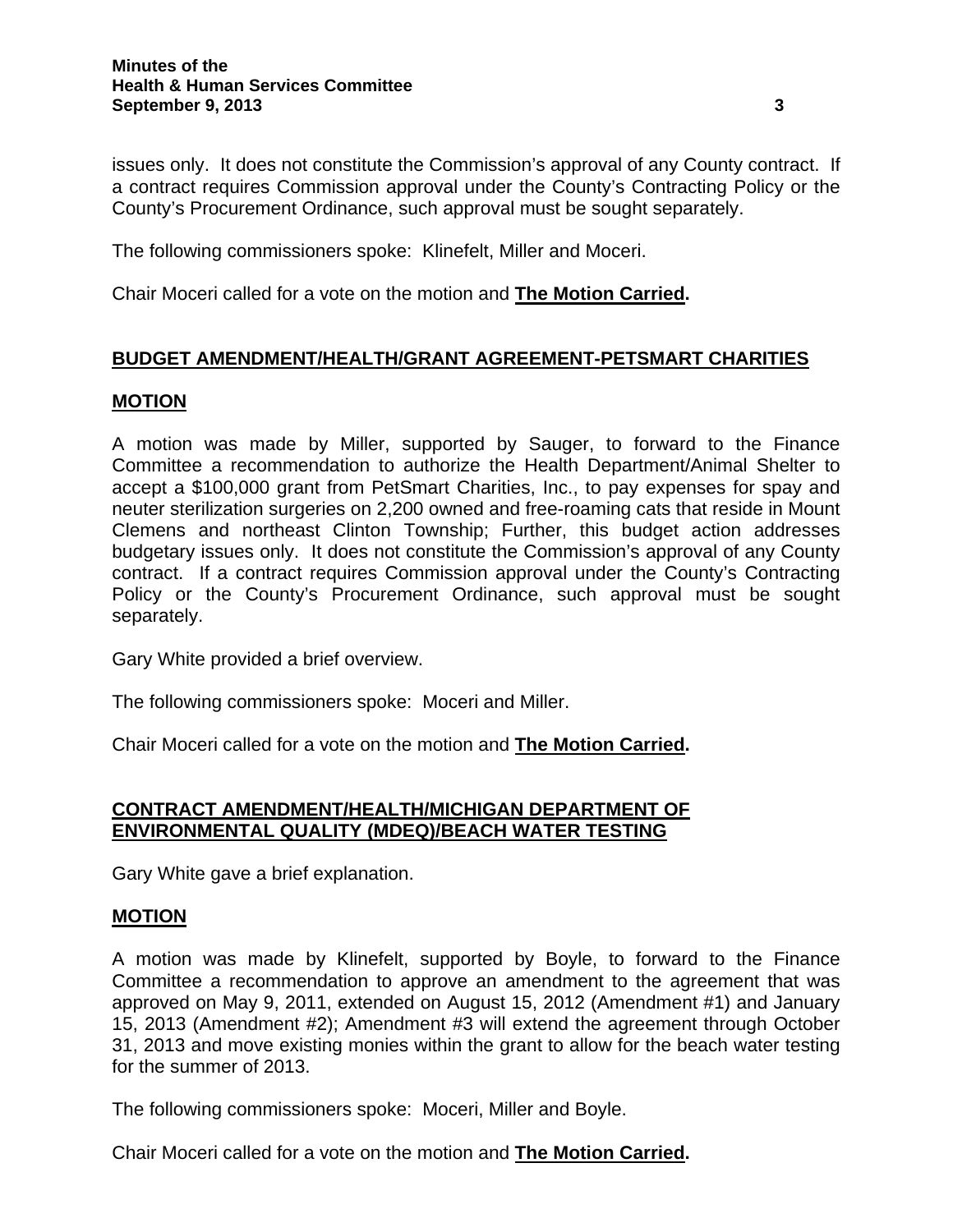# **HEALTH & COMMUNITY SERVICES**

### **TEMPORARY HIRE REQUEST/HEALTH & COMMUNITY SERVICES**

#### **COMMITTEE RECOMMENDATION – MOTION**

A motion was made by Boyle, supported by Sauger, to recommend that the Board of Commissioners waive the County Charter, Section 10.6.2, to authorize Steven C. Gold, Director of the Macomb County Department of Health & Community Services, to rehire Maureen Cicola on a temporary part-time basis, not to exceed 20 hours per week and not to exceed 26 weeks (520 hours); Futher, a copy of this Board of Commissioners' action is directed to be delivered forthwith to the Office of the County Executive.

The following commissioners asked questions of Steve Gold: Miller and Boyle.

Chair Moceri called for a vote on the motion and **THE MOTION CARRIED WITH MILLER VOTING "NO."** 

### **HHS COMMITTEE CHAIR ITEMS**

### **ADOPT A PROCLAMATION PROCLAIMING SEPTEMBER 2013 AS NATIONAL RECOVERY MONTH IN MACOMB COUNTY (OFFERED BY MOCERI)**

#### **COMMITTEE RECOMMENDATION – MOTION**

A motion was made by Miller, supported by Sauger, to recommend that the Board of Commissioners adopt a proclamation proclaiming September 2013 as National Recovery Month in Macomb County.

Monique Staton from CARE spoke in support of the proclamation and noted that events are scheduled throughout the country, many of which Macomb County has been involved with.

Chair Moceri called for a vote on the motion and **THE MOTION CARRIED.**

### **ADOPT A PROCLAMATION PROCLAIMING OCTOBER 24, 2013 AS FOOD DAY IN MACOMB COUNTY (OFFERED BY MOCERI AND TOCCO)**

#### **COMMITTEE RECOMMENDATION – MOTION**

A motion was made by Miller, supported by Klinefelt, to recommend that the Board of Commissioners adopt a proclamation proclaiming October 24, 2013 as Food Day in Macomb County. **THE MOTION CARRIED.**